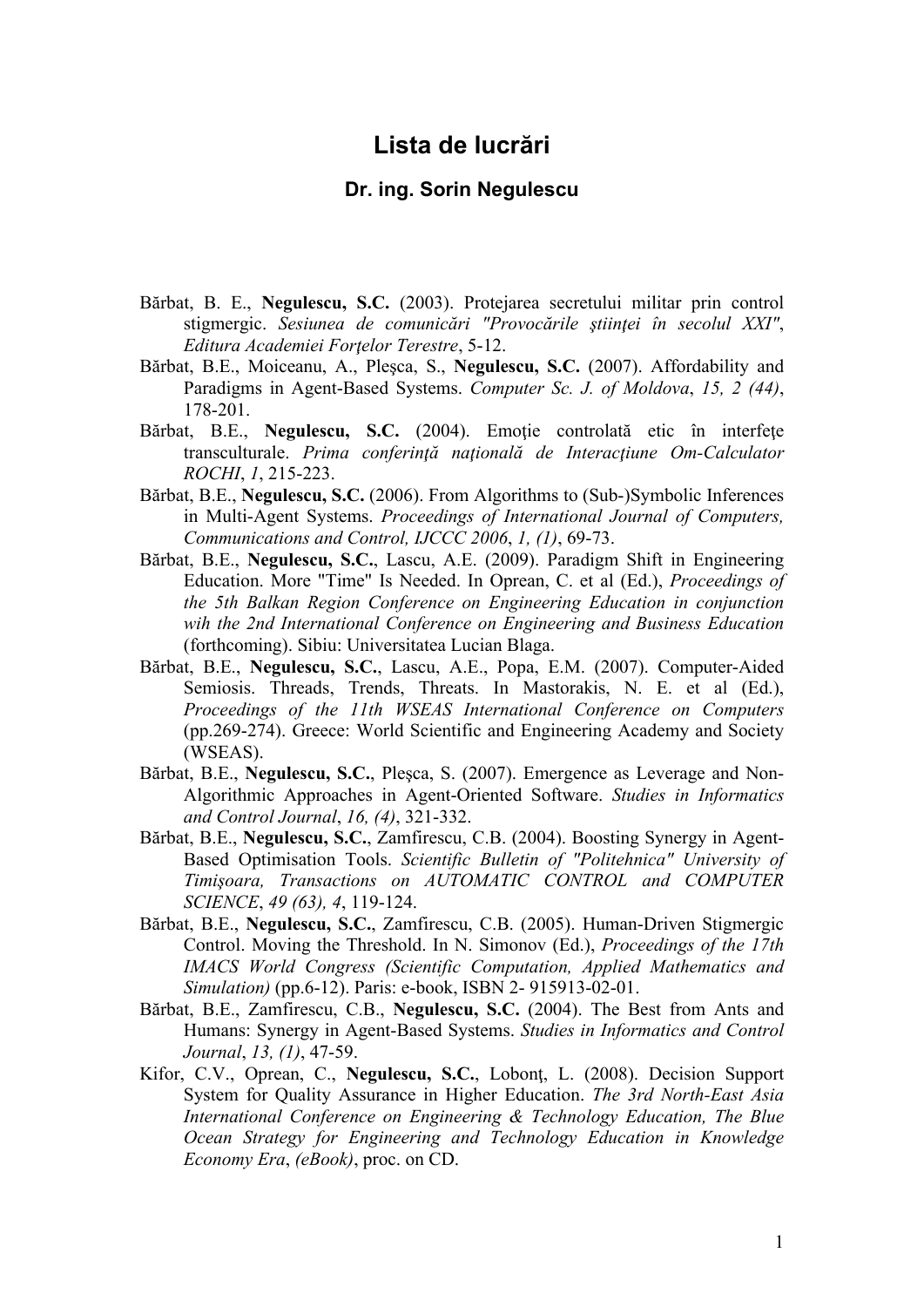- Lascu, A.E., **Negulescu, S.C.**, Kifor, C.V. (2009). Different time perception in creolization mirrored in transcultural interface for "immediate". In Sapio, B. et al (Ed.), *Proceedings of The good, the bad and the challenging conference* (pp.661-665). Copenhagen: COST Action 298.
- **Negulescu, S.C.** (2003). *Aplicarea coordonării stigmergice în optimizare. Proiect de diplomă*. Sibiu: Universitatea Lucian Blaga.
- **Negulescu, S.C.** (2005). *Asigurarea calităţii în producţia agilă. Teză de dizertaţie*. Sibiu: Universitatea Lucian Blaga.
- **Negulescu, S.C.**, Bărbat, B.E. (2004). Enhancing the Effectiveness of Simple Multi-Agent Systems through Stigmergic Coordination. *Fourth International ICSC Symposium on ENGINEERING OF INTELLIGENT SYSTEMS (EIS 2004)*, *ICSC-NAISO Academic Press Canada*, 149-156.
- **Negulescu, S.C.**, Kifor, C.V., Oprean, C. (2008). Ant Colony Solving Multiple Constraints Problem: Vehicle Route Allocation. *International Journal of Computers, Communications & Control (IJCCC)*, *3 (4)*, 366-373.
- **Negulescu, S.C.**, Lascu, A.E., Oprean, C. (2009). Cultural Differences in Decision-Making. A Transcultural Interface for Gambler's Fallacy. In Sapio B. et al (Ed.), *Proceedings of The good, the bad and the challenging conference* (pp.665-661). Copenhagen: COST Action 2009.
- **Negulescu, S.C.**, Negulescu, D.C. (2004). Just in Time Delivery Based on Mobile eCommerce Systems. *5th European Conference E-COMM-LINE 2004*, *5*, 396- 402.
- **Negulescu, S.C.**, Oprean, C., Kifor, C.V., Carabulea, I. (2008). Elitist ant system for route allocation problem. In Mastorakis, N.E. et al (Ed.), *Proceedings of the 8th conference on Applied Informatics and Communications* (pp.62-67). Greece: World Scientific and Engineering Academy and Society (WSEAS).
- **Negulescu, S.C.**, Şerbăneci, G.T. (2004). Agent de interfaţă pentru aplicaţii de domotică. *Prima conferinţă naţională de Interacţiune Om-Calculator ROCHI*, *1*, 215-223.
- **Negulescu, S.C.**, Zamfirescu, C.B., Barbat, B.E. (2006). User-Driven Heuristics for nondeterministic problems. *Special Issue Dedicated to the 2nd Romanian-Hungarian Joint Symposium on Applied Computational Intelligence, Studies in Informatics and Control (With Emphasis on Useful Applications of Advanced Technology)*, *15, (3)*, 289-296.
- Oprean, C., Kifor, C.V., **Negulescu, S.C.**, Bărbat, B.E. (2009). Engineering Education: Dense Teahing for Life Long Learning. In Oprean, C. et al (Ed.), *Proceedings of the 5th Balkan Region Conference on Engineering Education in conjunction wih the 2nd International Conference on Engineering and Business Education* (forthcoming). Sibiu: Editura Universităţii Lucian Blaga.
- Oprean, C., Kifor, C.V., **Negulescu, S.C.**, Bărbat, B.E. (2009). Innovating Engineering Education, to Face the Knowledge Society. In Oprean, C. et al (Ed.), *Proceedings of the 5th Balkan Region Conference on Engineering Education in conjunction wih the 2nd International Conference on Engineering and Business Education* (forthcoming). Sibiu: Editura Universităţii Lucian Blaga.
- Oprean, C., Kifor, C.V., **Negulescu, S.C.**, Moisil, I. (2008). Decision Support Systems (DSS) for Higher Education Institutions. Part 1. General Overview. *1st International Conference on Engineering and Business Education (ICEBE)*, *(eBook)*, proc. on CD.